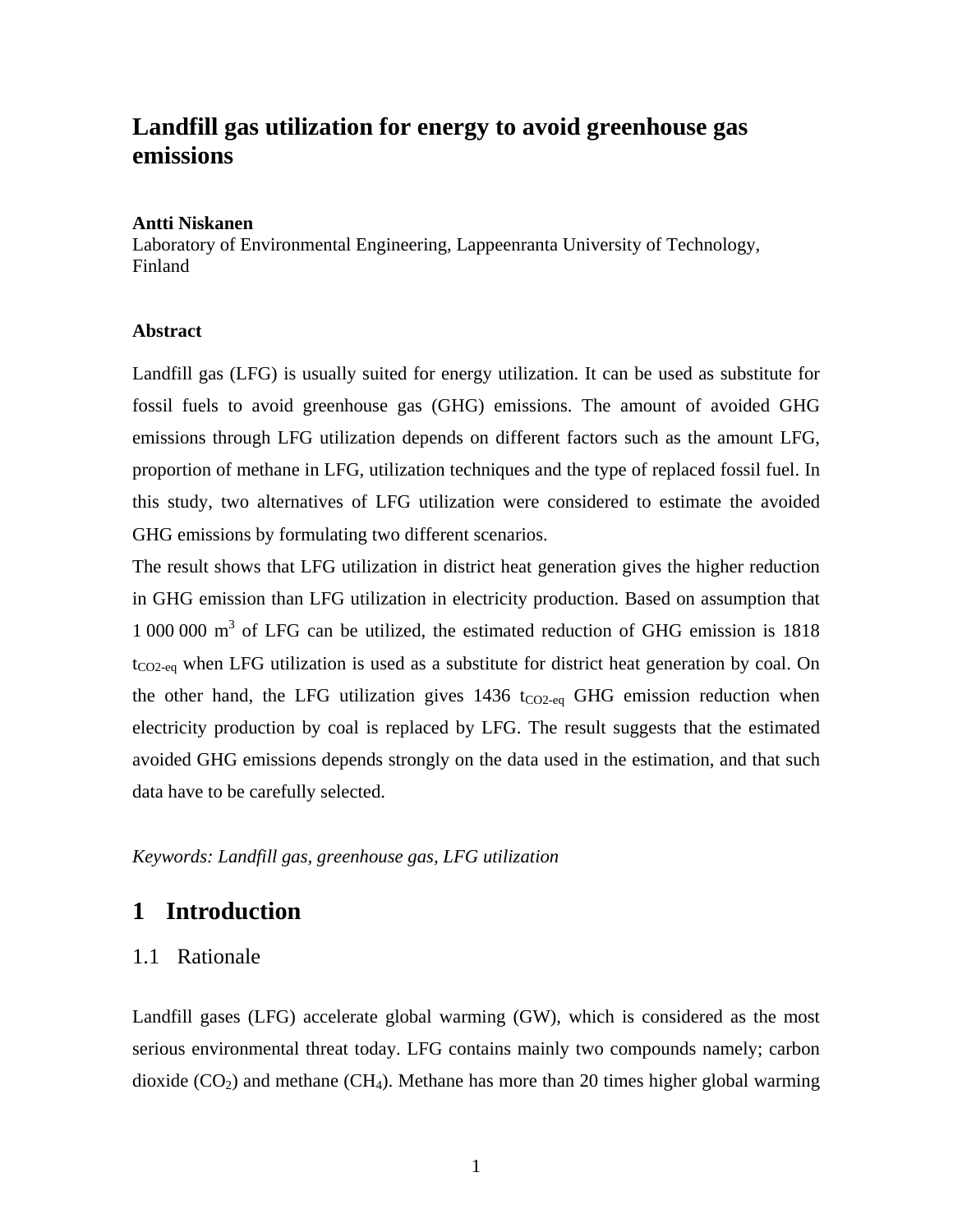potential (GWP) impact than carbon dioxide [1]. Landfills generate notable amount of CH4 which makes up approximately 18 % of the total global anthropogenic  $CH_4$  emissions [2, 3]. In order to reduce GHG emissions which cause global warming, treatment of LFG, particularly CH4 is therefore essential. According to the European Council (EC) Directive 1999/31/EC, LFG shall be collected and must be treated accordingly [4]. With possible thermal LFG treatment methods such as flaring or using microturbines, gas engines or boilers,  $CH_4$  can be converted to less harmful  $CO_2$ . In addition, LFG utilization can replace fossil fuels, thus GHG emissions can be avoided.

Several factors have influence to the efficiency of treatment of LFG and the amount of avoided GHG emissions. Generated LFG has to be collected sufficiently before it can be treated and utilized. Several studies have shown that huge amount of LFG escape to the atmosphere without treatment [5, 6]. In OECD countries, where collection rate is much higher than non-OECD countries, the average estimated collection efficiency of LFG is 56 %. [5]. The LFG collection rate is one of the key parameters in defining the range of GHG emissions reduction [7]. Globally, great potential of LFG energy is wasted because less than 10 % of total  $CH_4$  generated from landfills is utilized [6].

Other than the technical issues, there are some methodological issues associated in gas utilization such as the problems on the selection and assumption of data for the estimation of avoided GHG emissions. For example, different data assumptions regarding the LFG utilization and replacement of fossil fuels may yield to completely different estimation results. In order to address GHG emission estimation problems and to come up with better LFG utilization alternatives, this study was conducted. Hence, the objectives of this study are; to determine which LFG utilization option can give the highest GHG emission savings, and to find out how the assumed values can affect the result of the estimation of the avoided GHG emissions.

### 1.2 Landfill gas collection, treatment and utilization

The amount of utilizable LFG depends on the amount of biodegradable waste, gas generation and gas collection rate at the landfill site. In addition, gas quality needs to be sufficient enough for utilization. Gas generation relies on several factors such as landfill conditions and waste characteristics [8]. Landfill's specific gas collection efficiency has a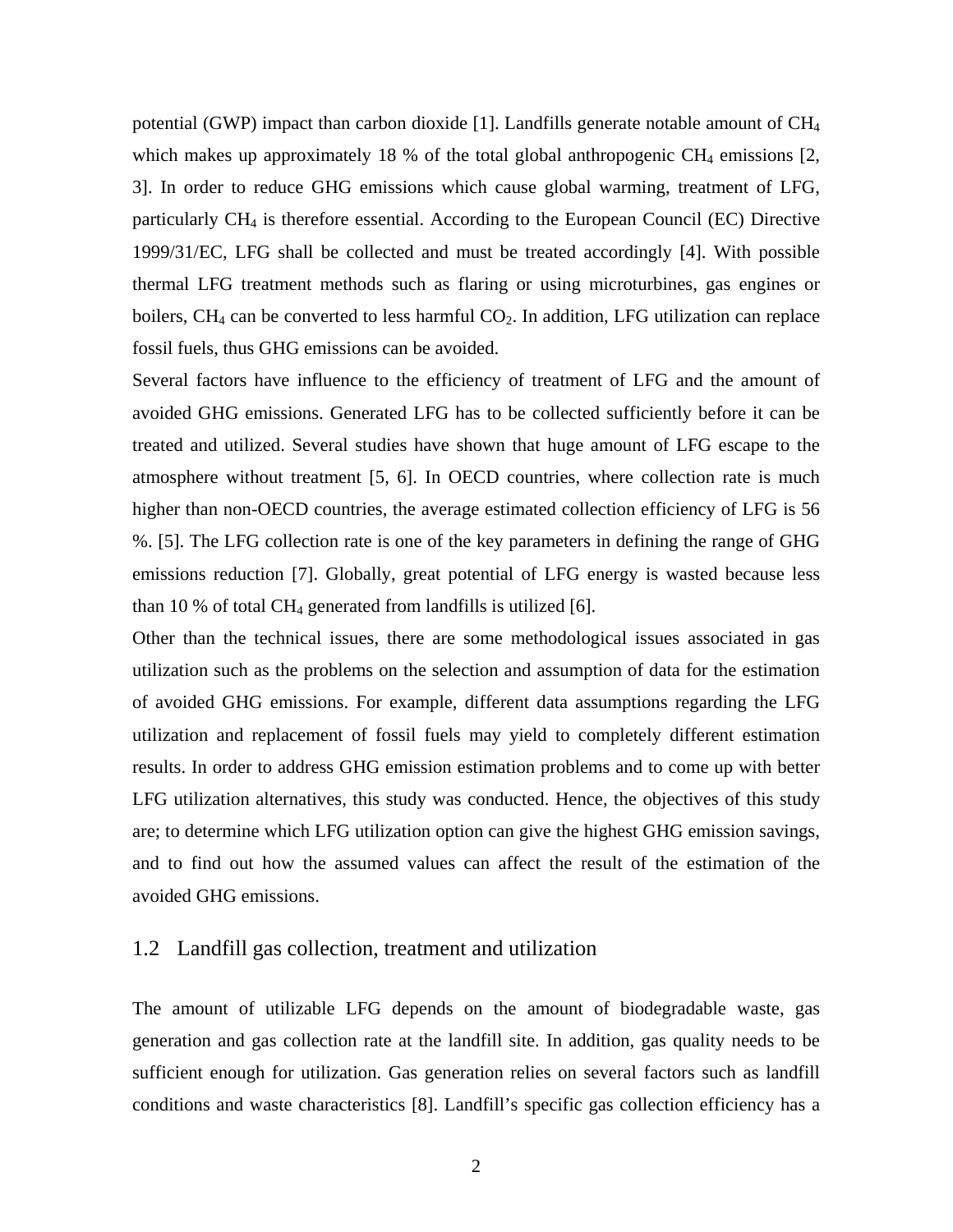remarkable influence to the overall GHG emissions from landfill. Collection efficiency is one of the most important parameters in the estimation of the GWP impact of LFG [7, 9]. Low amount of LFG can be utilized with basic technology like heating (e.g. district and space heating). High amount of LFG is suitable for varieties of utilization options. However, high amount of collected LFG does not necessarily guarantee that utilization is viable in all cases. Some gas utilization technologies such as microturbines, gas engines and fuel cells have specific minimum limits for methane and maximum limits for harmful compounds concentration. Higher methane concentration does not only give more energy, but also suits for wider variation of utilization technologies. If the quality of collected LFG is too low and the utilization is not reasonable, then the collected gas must treated by flare according to EU Directive 1999/31/EC [4]. The two generally employed LFG energy utilization methods are electricity and district heat production. For electricity production, microturbine and gas engine are the common utilization technologies. District heat generation using LFG is one of the most common utilization methods particularly in the Nordic countries. LFG is usually very suitable for district heating because extremely high temperature is not needed in district heat generation and the quality requirements of the utilized LFG are not high. One advantage of district heat generation by LFG is the very high heat generation efficiency. A typical district heat production can reach as much as 90 % efficiency or even higher.

### 1.3 GHG emissions from energy production using fossil fuels

The amount of reduced emission (avoided emissions due to LFG utilization instead of using fossil fuels in energy production) is dependent on the collected methane from LFG and its utilization efficiency. Hence, utilization efficiency has a notable effect on the amount of GHG emissions reduction.

Electricity and heat production by fossil fuel generates specific amount of GHG emissions depending on fuel or fuel mix type. In Finland, the fuel specific GHG emissions per caloric value for commonly used fuels are presented in Table 1.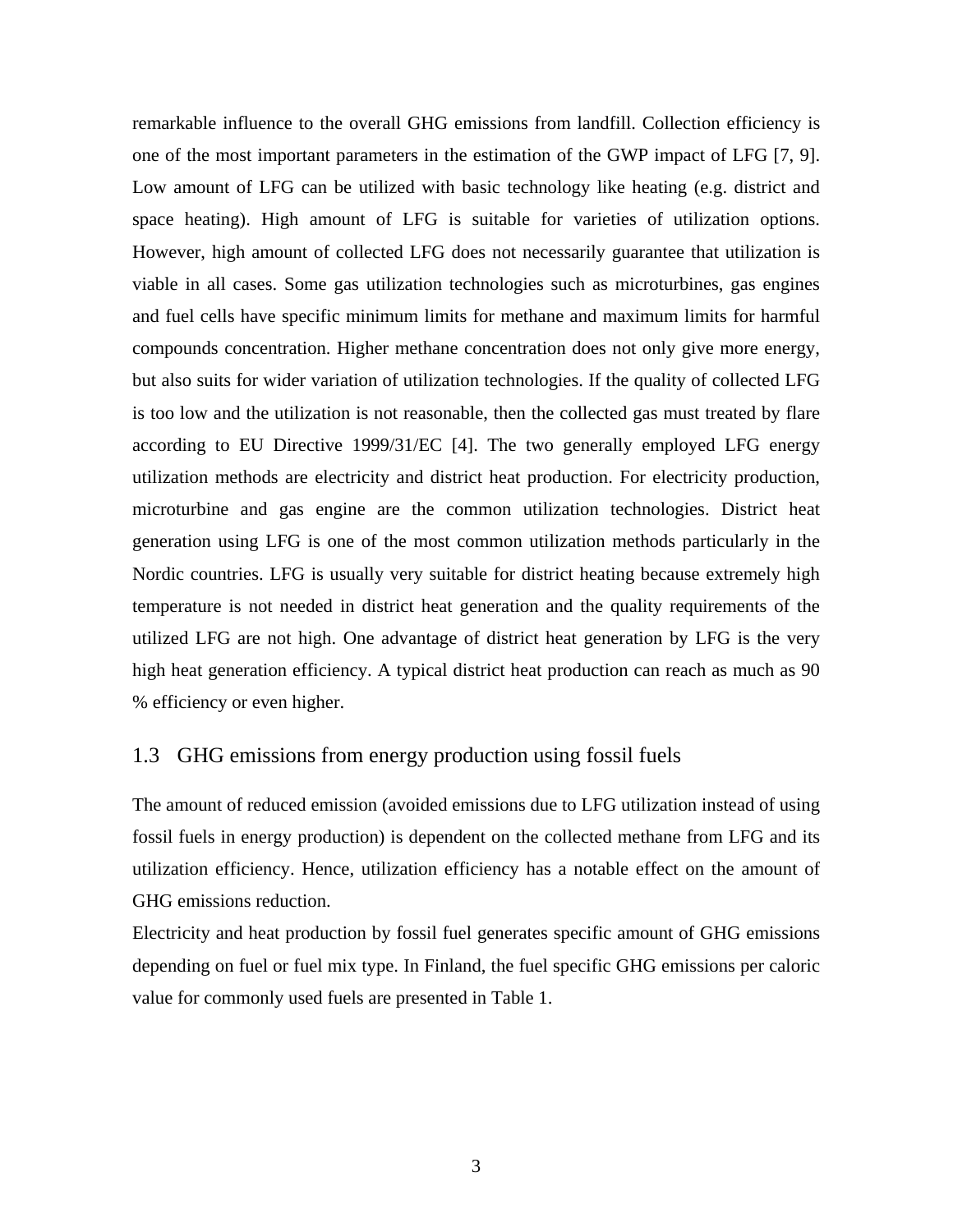|                                         | Coal<br>(Anthracite) | Oil<br>(Heavy fuel oil) | <b>Natural gas</b> |
|-----------------------------------------|----------------------|-------------------------|--------------------|
| GHG-emissions<br>[t <sub>CO2</sub> /TJ] | 94.6                 | 77.4                    | 55                 |
| $\eta_{\text{heat}}$ [%]                | 92                   | 92                      | 93                 |

Table 1. Fuel specific GHG emissions per caloric value and heat production efficiency for typical fuels used in Finland [10, 11].

Energy production distribution and energy market has significant influence in the estimation of GHG emission. In Finland, the distribution structure of electricity production is diversified into nuclear (26 %), co-generation district heating (18 %), condensing power (18 %) and hydro power (13 %) [12]. In 2007, the proportion of renewable energy in electricity production in Finland was 26.6 % while the proportion of  $CO<sub>2</sub>$ -free production was 51.8 % [13]. Defining of marginal electricity production (the most expensive electricity production in market) is, however, problematic as pointed in a previous study [14]. GHG emissions caused by average and marginal electricity production in 2005 and forecasted GHG emissions based on estimated average electricity production distribution for 2020 are presented in Table 2.

Table 2. GHG emissions of electricity production for average, marginal and estimated average forecast in Finland [13, 15, 16]

|                                         | Average | <b>Marginal</b> | Forecast average in<br>2020 |
|-----------------------------------------|---------|-----------------|-----------------------------|
| GHG-emissions<br>[t <sub>CO2</sub> /TJ] | 55.5    | 250             | $32.6*$                     |

<sup>\*</sup>Forecast estimation of GHG emissions in 2020 is estimated based on electricity production scenario made by Pöyry Energy and average GHG emission based on emissions data for Finland in 2005 [13, 15].

The estimated GHG emissions when district heat is generated by coal, oil and natural gas are presented in Table 3. In addition, the estimated emission for average district heat production is presented in Table 3.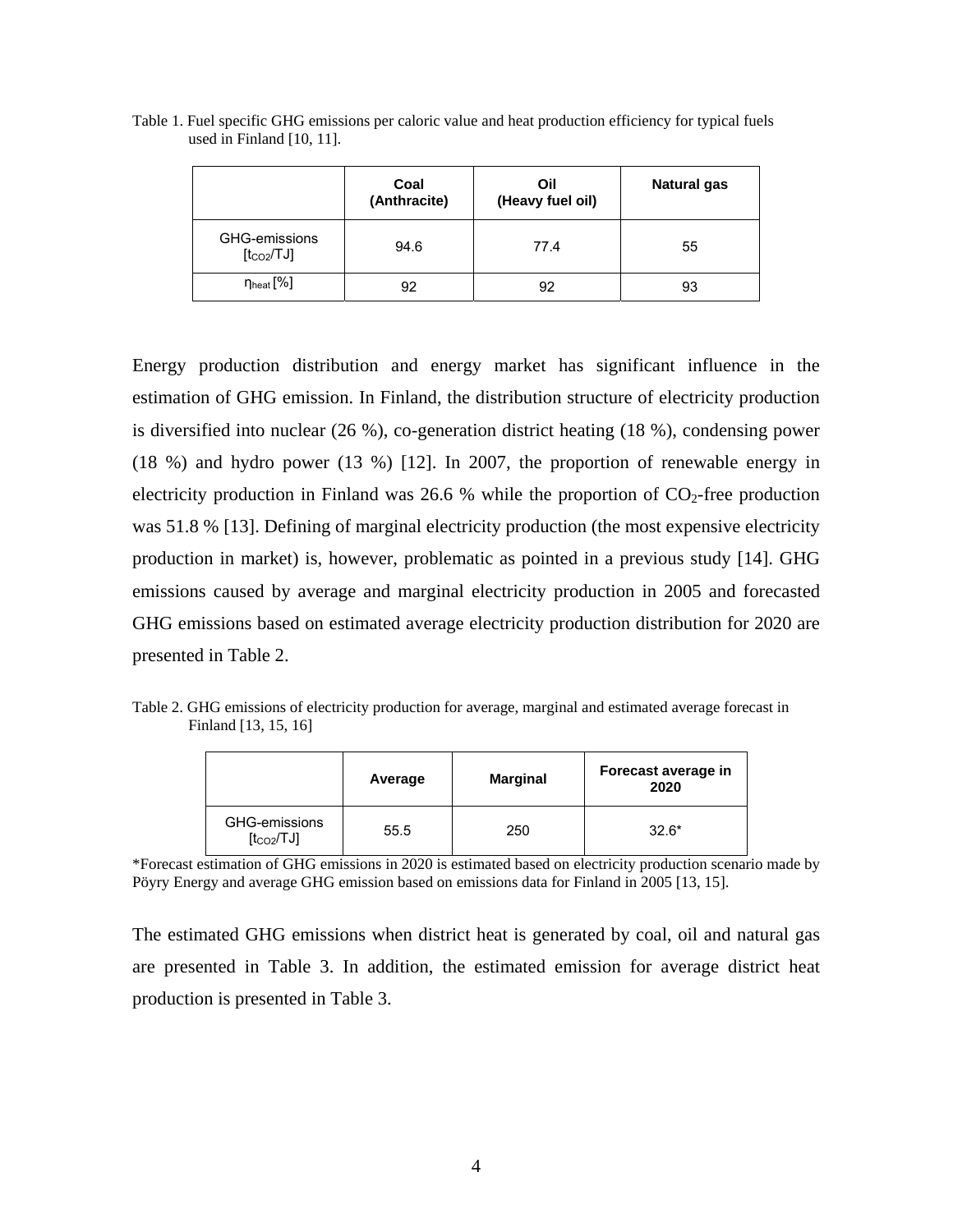| Table 3. The fuel specific GHG emissions for typical fuels from district heat generation by condensing |  |  |  |
|--------------------------------------------------------------------------------------------------------|--|--|--|
| power plant [10, 11, 15].                                                                              |  |  |  |

|                                         | Average | Coal<br>(Anthracite) | Oil<br>(Heavy fuel oil) | <b>Natural gas</b> |
|-----------------------------------------|---------|----------------------|-------------------------|--------------------|
| GHG-emissions<br>[t <sub>CO2</sub> /TJ] | 65      | 102                  | 84                      | 59                 |

## **2 Methodology**

Landfill gas utilization can provide GHG emission reduction in two ways. First, burning of LFG converts methane to less harmful carbon dioxide, thus reduces the GWP impact. Second, utilization substitutes fossil fuels, hence GHG emissions are avoided. In this study, the substitution of fossil fuels is considered for the two scenario settings.

### 2.1 Data for GHG estimation

The data used in the estimation of avoided GHG emissions caused by energy production and LFG utilization are based on GHG emission and energy production calculation values taken from the studies conducted by various authors [11, 13, 15, 16]. These values are presented in Tables 1, 2 and 3. GHG emissions data for electricity production is presented in Table 2. The data used in forecasting the GHG emissions is based on average electricity production in 2005 and from a scenario-based report for Finland [13, 15].

The data used in the estimation of emissions from district heat production by fossil fuels are based on fuel specific emissions per caloric value and fuel specific heat generation efficiency taken from Statistics of Finland and other studies [10, 11, 15] and are presented in Tables 1 and 3.

### 2.2 Assumptions

Generally, this study is an estimation of avoided GHG emissions by using LFG as substitute fossil fuels. For the estimation of avoided GHG emissions and scenario options, comparative analyses of some important assumptions were conducted. First, it is assumed that  $1000000 \text{ m}^3$  of LFG with 55 % methane concentration can be utilized for energy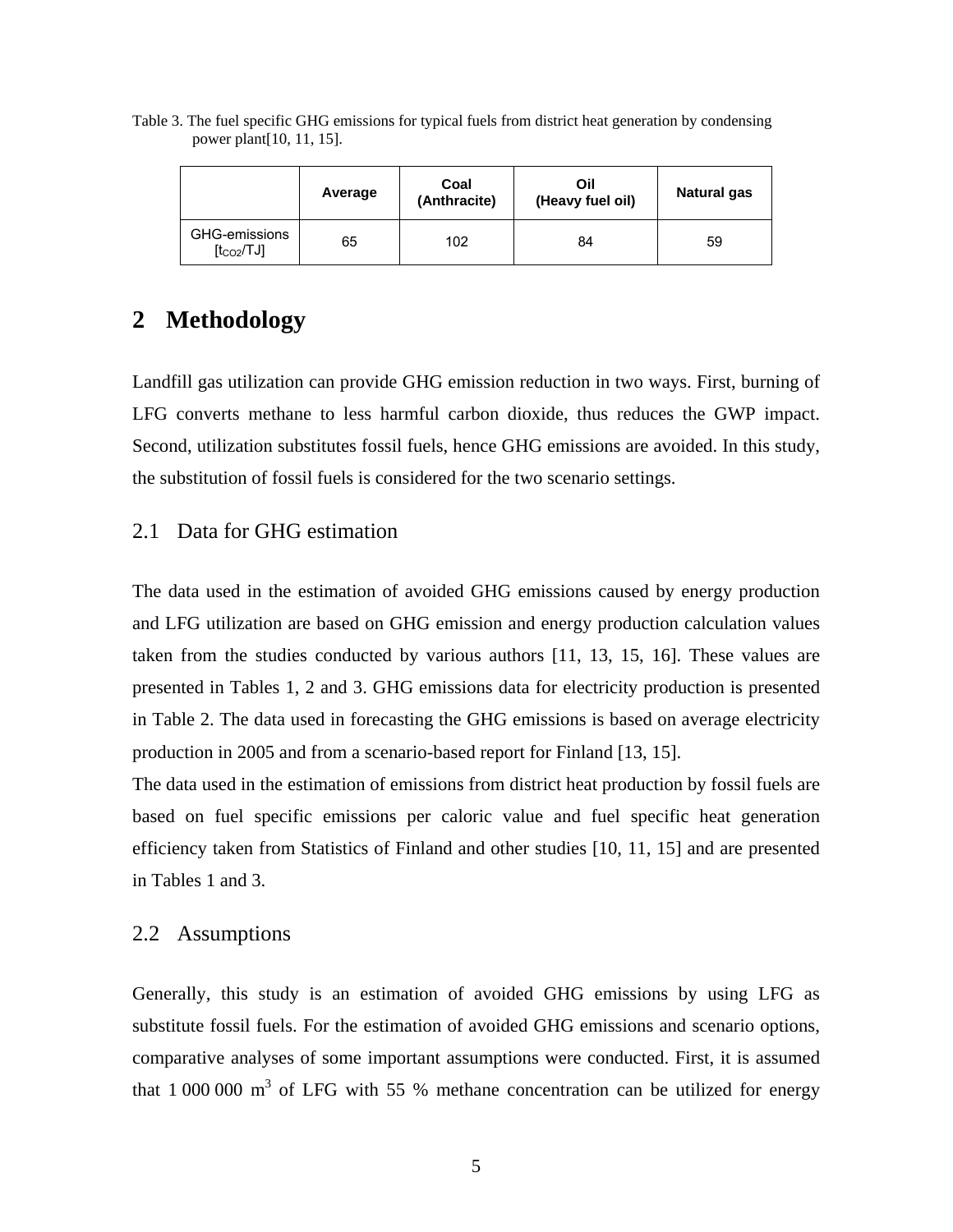utilization. In other words, the functional unit is  $550000 \text{ m}^3$  of methane which corresponds to the typical amount of collected methane from representative size of municipal solid waste landfill per year. The functional unit allows for the comparison of created scenarios. The specific energy content of methane is  $36 \text{ MJ/m}^3$  which corresponds to the overall energy content of 19.8 TJ. It is assumed that LFG is utilized in electricity and district heat production. Utilization is assumed to be for microturbine for electricity and water boiler for district heat generation. Assumptions for energy production efficiencies, produced energy per functional unit by utilization technologies and all other utilization parameters are presented in Table 4. The assumed utilization efficiencies for electricity generation and district heat generation are 29 % and 90 %, respectively. According to the International Panel on Climate Change (IPCC), the  $CO<sub>2</sub>$  from LFG is generally considered as GHGneutral due to its biogenic origin [17]. Electricity production by fossil fuels is assumed to be generated by condensing power plant.

|                                              | <b>Microturbine</b><br>(electricity) | Water boiler (district<br>heat) |
|----------------------------------------------|--------------------------------------|---------------------------------|
| Amount of landfill gas $\text{[m}^3\text{]}$ | 1 000 000                            | 1 000 000                       |
| Concentration of methane                     | 55                                   | 55                              |
| Electricity production efficiency<br>r%1     | 29                                   | $\Omega$                        |
| Heat product efficiency [%]                  | 0                                    | 90                              |
| Overall efficiency [%]                       | 29                                   | 90                              |
| Energy content of LFG [TJ]                   | 19,8                                 | 19,8                            |
| Produced electricity [TJ]                    | 5,7                                  | n                               |
| Produced heat [TJ]                           | 0                                    | 17,8                            |
| Total energy produced [TJ]                   | 5,7                                  | 17,8                            |

Table 4. LFG utilization assumptions and amount of produced energy for electricity and district heat.

### 2.3 Estimation and scenarios analysis

Estimation of avoided GHG emissions due to LFG utilization is carried out by using LFG utilization scenario-based using the assumed GHG estimation data and assumptions. In the first scenario (LFG for electricity production), LFG is used as substitutes for average or marginal electricity production. In the second scenario (LFG for district heat production)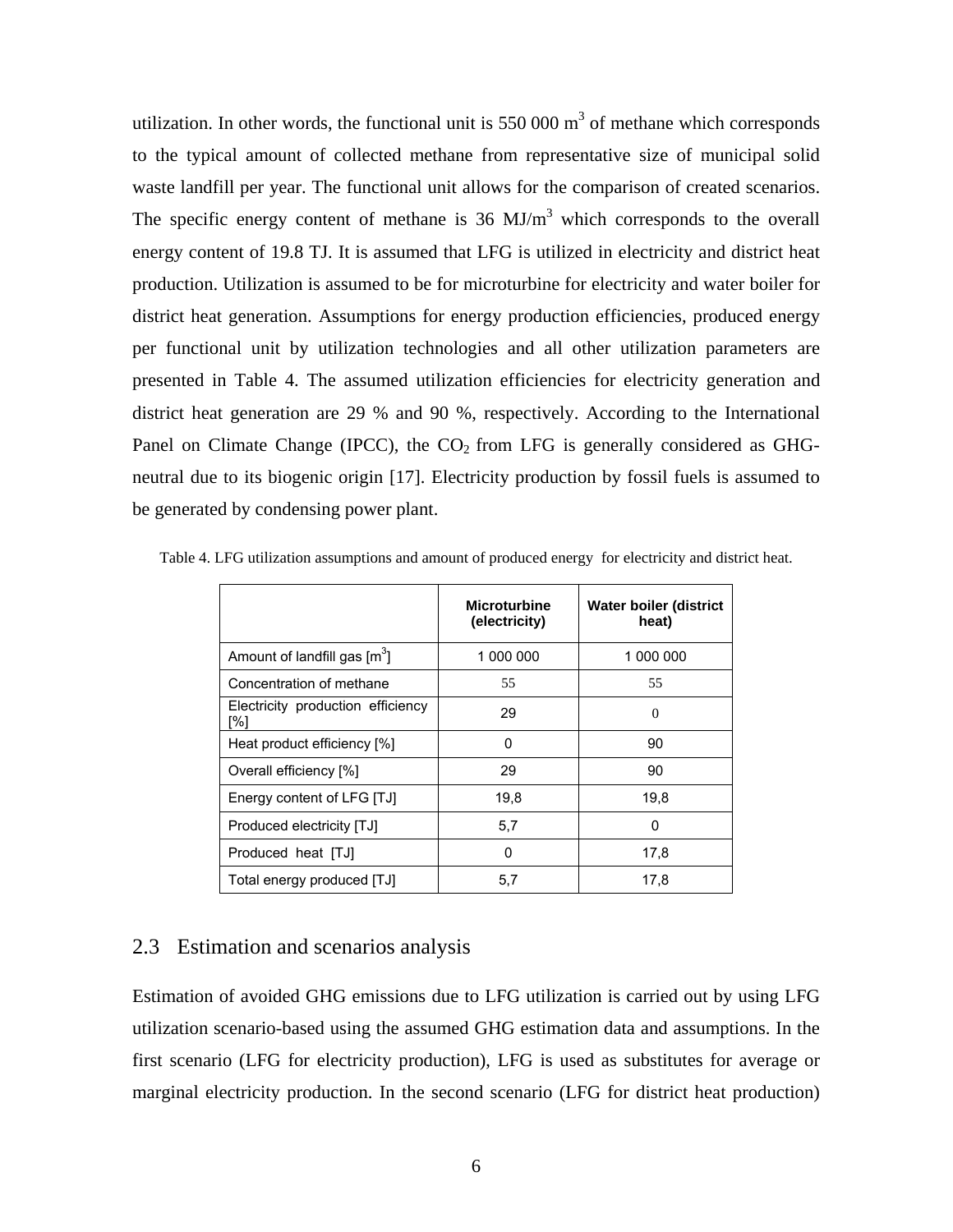LFG substitutes for district heat produced by average or specific fuel production. The results of the estimation are descriptively shown in Figures 1 and 2 and these results are compared to find out the optimal utilization alternative.

# **3 Results and discussions**

Avoided GHG emissions were estimated for LFG utilization based on created scenarios as follows:

- Scenario 1: LFG utilization for electricity production by microturbine
- Scenario 2: LFG utilization for district heat production by water boiler

For the first scenario, LFG is utilized in electricity production. With the assumption that microturbine produces 5.7 TJ of electricity, the estimated GHG emissions reduction when LFG utilization substitutes for average and marginal electricity production, is presented in Figure 1.



Figure 1. Estimated avoided GHG emissions due to electricity production by LFG.

Figure 1 shows that the estimated amount of avoided GHG emissions is  $1436$  t<sub>CO2-eq</sub> when LFG utilization substitutes for marginal electricity while the estimated amount of avoided emissions is 320  $t_{CO2-eq}$  when estimation is based on average electricity production. There is a difference between the estimated marginal and average emission.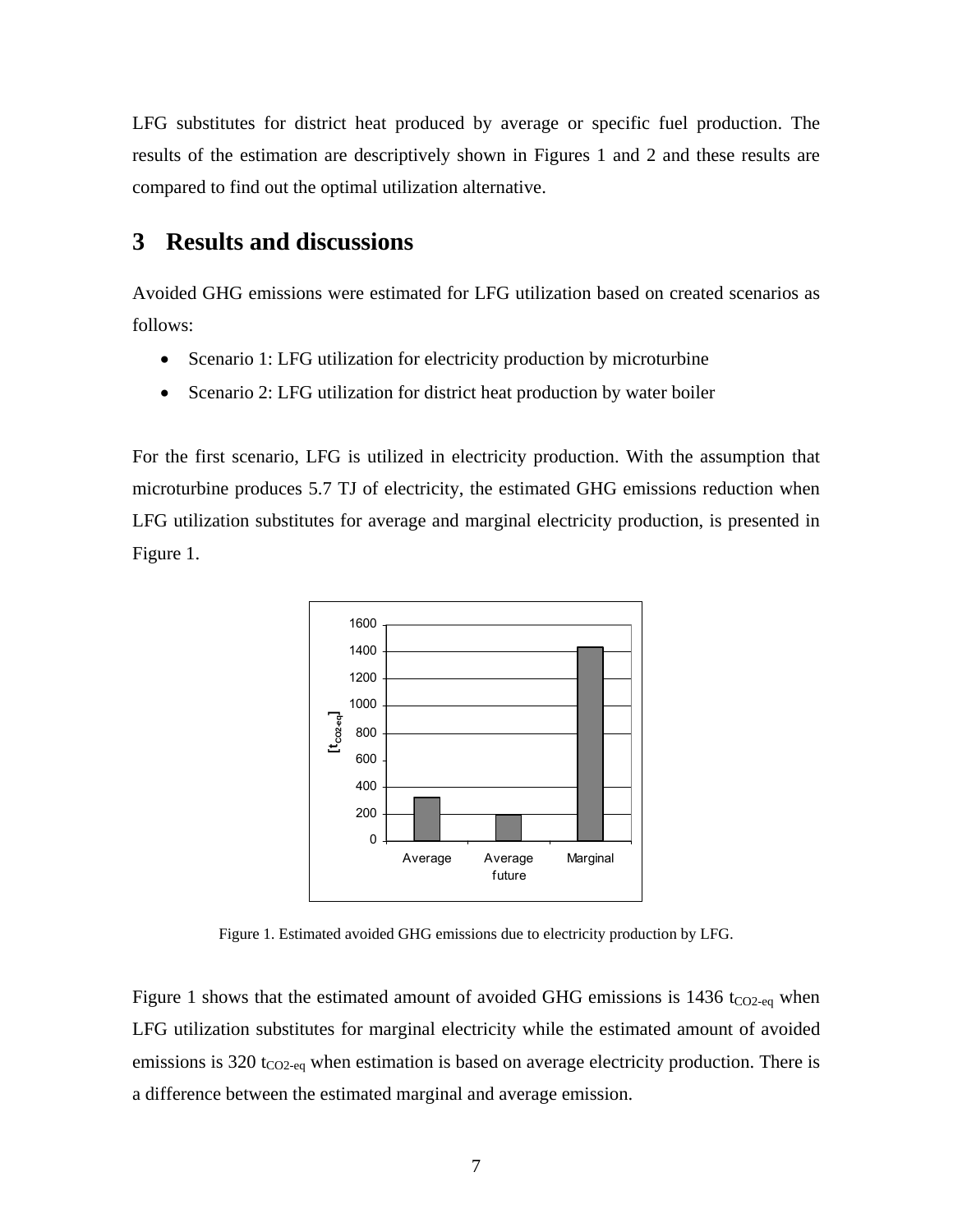The estimated avoided GHG emission is approximately 4.5 times lower when the estimation is based on average instead of marginal electricity data. The scenario also shows that the estimated emission reduction for average electricity production can be approximately 41 % lower in 2020 than estimated emissions reduction in 2005. Thus, in the future the difference between estimations for average and marginal energy production can be increased.

For the second, scenario LFG is utilized in district heat production. In district heat production by water boiler, heat generation efficiency is usually notably higher compared to electricity production efficiency. In this scenario, it is assumed that heat production efficiency is 90 % when water boiler produces 17.8 TJ district heat. The estimated GHG emissions reductions for district heat utilization are presented in Figure 2.



Figure 2. Avoided GHG emissions due to district heat production by LFG utilization

From figure 2, it is shown that the estimated amount of avoided GHG emission is 1818  $t_{CO2-eq}$  when LFG substitutes for coal and estimated avoided emission amount is 1497  $t_{CO2-eq}$ when LFG substitutes oil. The result shows that LFG utilization in district heat production can provides the greater amount of avoided GHG emission than LFG utilization in electricity production. The difference between average (avoided emission:  $1158$  t<sub>CO2-eq</sub>) and natural gas (avoided emission:  $1051$  t<sub>CO2-eq</sub>) production is almost negligible, although the difference between the average district heat production and district heat production by coal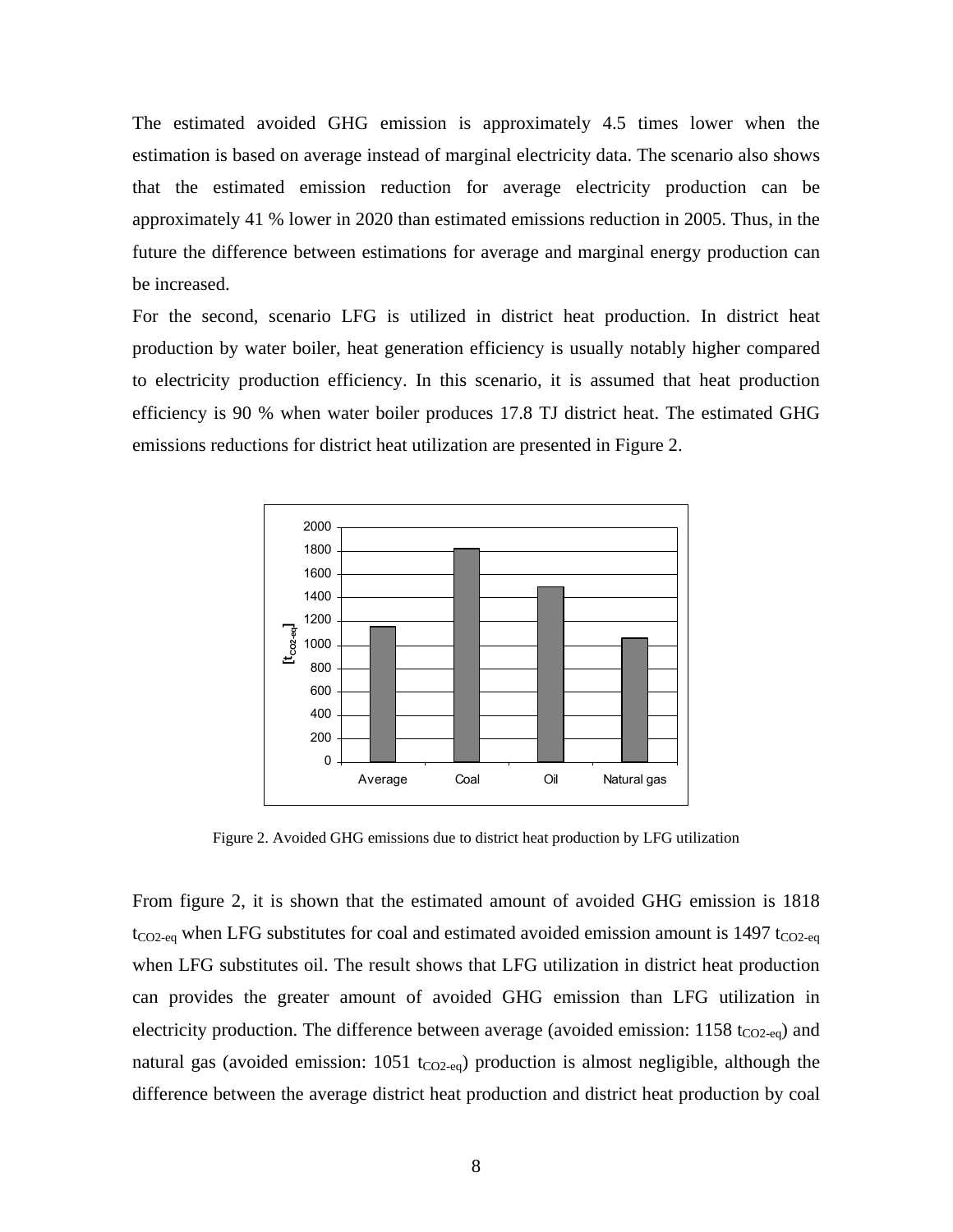is still notable. Apparently, the high heat generation efficiency of the water boiler can result to high GHG emission savings.

The electricity and district heat markets differ notably from each other because of district heat is typically distributed to consumers locally, where as electricity can be transferred via power grid and sold to some Nordic countries. Previous difference between electricity and heat markets influences considerably to the estimation of GHG emissions reduction. Besides, electricity and heat markets have their own specific production distributions. Clearly, energy production distribution also has strong outcome for emission estimation.

Typically, small-scale renewable electricity production such as LFG utilization substitutes the most expensive electricity production. The most expensive electricity production is marginal production is usually done by condensing power plant production by coal. If the avoided GHG emissions are calculated based on average electricity production data instead of marginal production, the emission saving estimation can lead to totally incorrect result.

District heat can be produced by using fossil fuels or renewable energy which is considered carbon neutral. District heat is usually distributed to consumers via local district heating network. Hence, individual district heat generation plant can have a strong influence on GHG emissions generation in a given area. Therefore, it is important to use case-specific data when GHG emissions are estimated for district heat generation. The estimations result shows that by employing district heat utilization option, the highest amount of avoided GHG emissions can be achieved. However, the difference between the estimated amount of avoided emissions is not more than 21 %. The need for district heat usually varies because of the seasonal variation in demand. If landfill gas is not utilized for district heat generation in summer period, the GHG emissions reduction could be higher for electricity than district heat utilization. Therefore, the utilization period of maximum load of water boiler have to be completely taken into account.

The result of this study shows that GHG emission estimation is affected by factors which can vary widely, thus, choosing estimation data should be done carefully. The differences between electricity and district heat markets have to be also taken into the estimation. This is because district heat is usually used seasonally and locally, whereas electricity can be used continuously via national or international grid. On the other hand, the amount of avoided GHG emissions depends strongly on the type of replaced fossil fuel or fuel mix.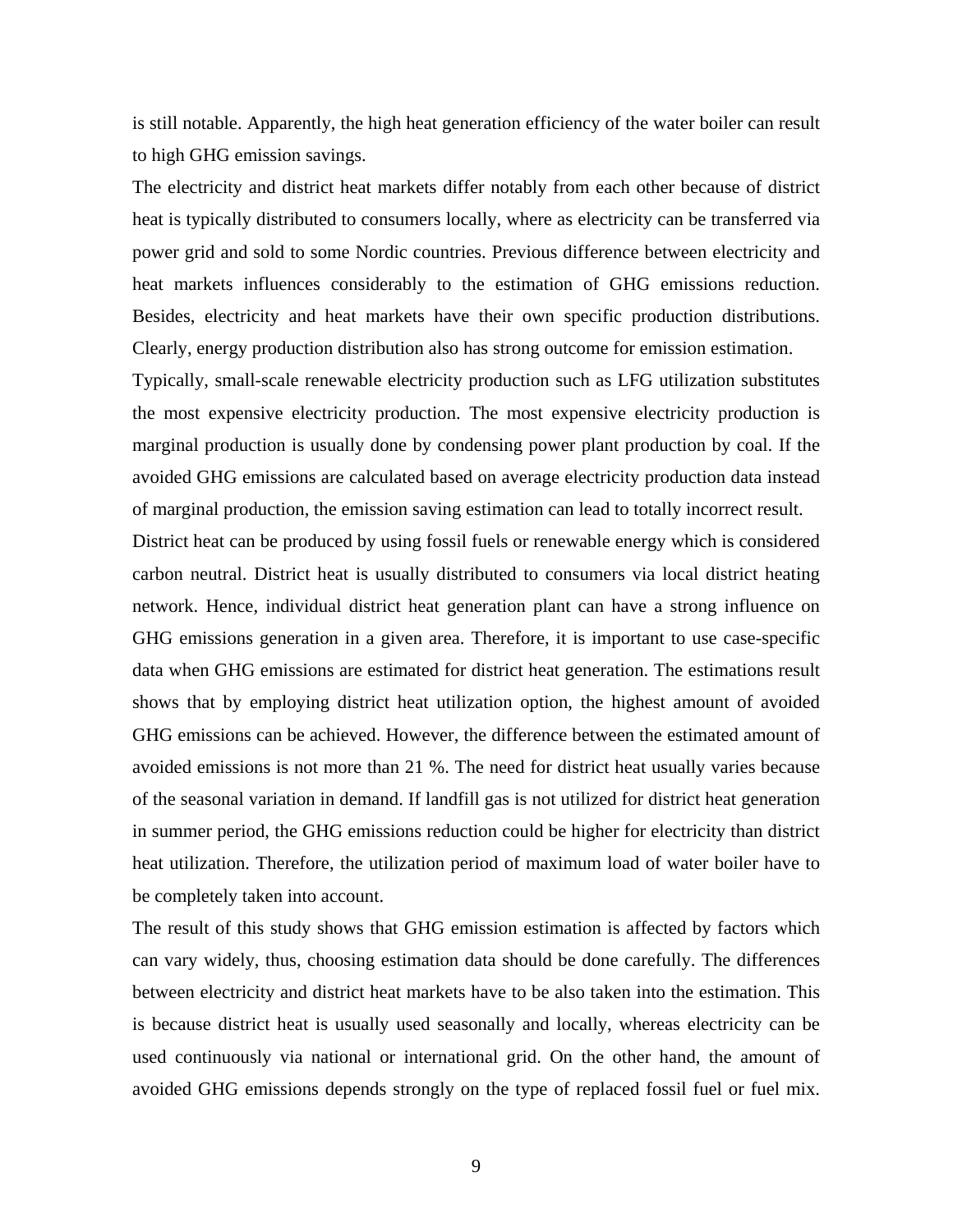Therefore, the use of appropriate data for describing replaced fuel or fuel mix is important in order to carry out the estimation of GHG emissions correctly.

## **4 Conclusion**

In this paper, the reduction and avoided GHG emissions through LFG energy utilization options were estimated in a Finnish setting. The estimation result shows that the highest avoided GHG emissions can be achieved in district heat production when LFG utilization substitutes for heat generation by coal. The landfill gas utilization in district heat production is advantageous because it has a very high energy production efficiency.

It is shown that the highest GHG emissions reduction of  $1818$  t<sub>CO2-eq</sub> can achieved when LFG utilization is substituted for coal in district heat generation. In electricity production, the highest estimated amount of avoided GHG emissions was  $1436$  t<sub>CO2-eq</sub>. LFG utilization in district heat production clearly gives higher emission reduction than LFG utilization in electricity production. If landfill gas is not utilized for district heat generation in summer period, the GHG emission reduction could be higher for electricity utilization than district heat utilization.

Furthermore, the amount of avoided GHG emissions is dependent on the replaced fossil fuel or fuel mix. For the district heat production, the estimated amount of avoided GHG emissions varies from 1051 t<sub>CO2-eq</sub> (natural gas) to 1818 t<sub>CO2-eq</sub> (coal). For the electricity production, the estimated amounts of avoided GHG emissions are 320  $t_{CO2-eq}$  for average electricity production and 1436  $t_{CO2-eq}$  for marginal electricity production. The estimated avoided emission for average electricity production is 4.5 times lower than marginal production. Obviously, the selected data has strong influence on the result of the estimation. Therefore, the use of appropriate data for describing replaced fuel or fuel mix is important in order to carry out the estimation of GHG emissions correctly. It is recommended that assumptions and definitions have to be done carefully and case data have to be used specifically. However, even if estimation includes many challenges, it can offer useful information for decision-makers and significantly improve landfill gas utilization if it is carried out with good quality.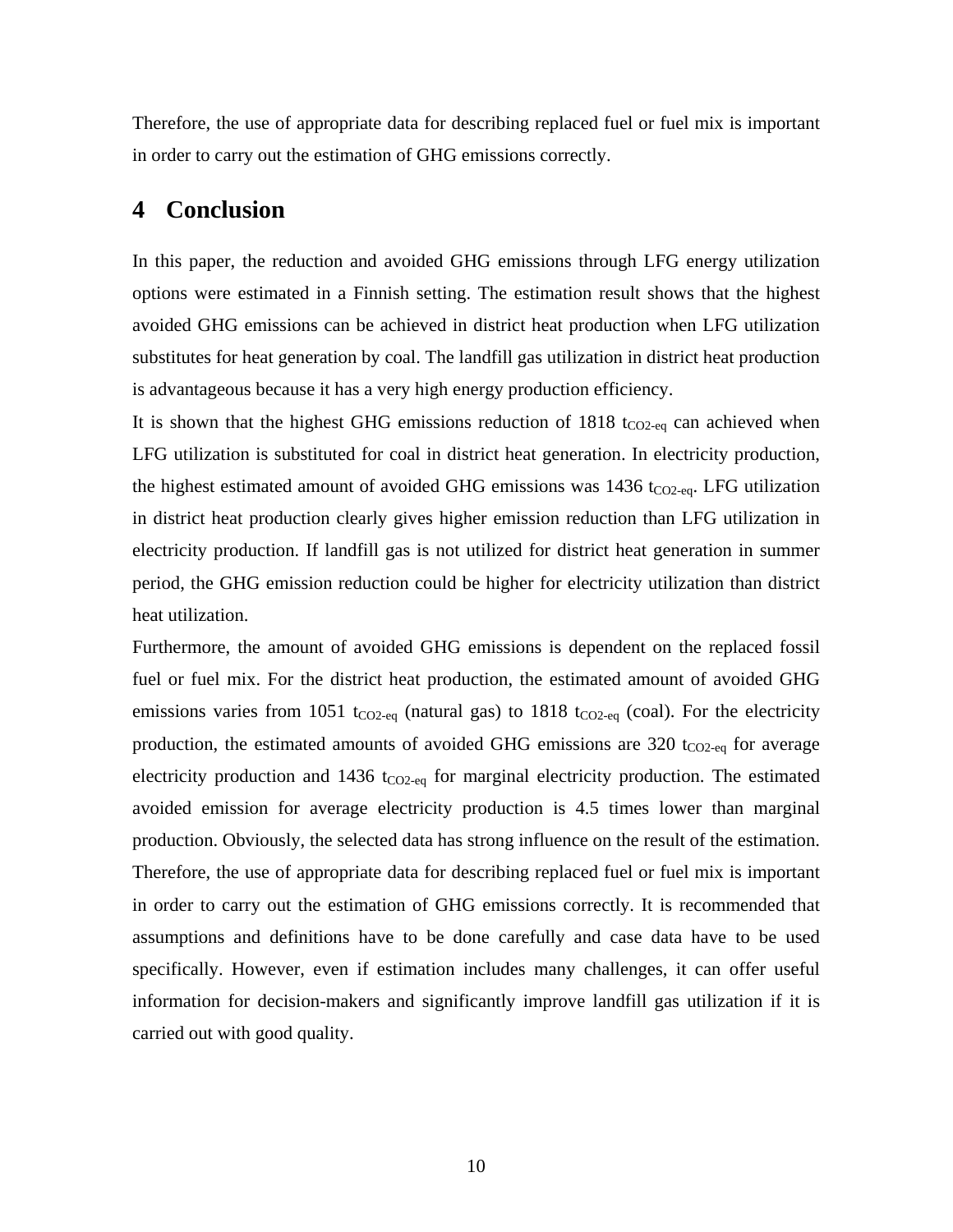# **References**

[1] IPCC, 2007: Climate Change (2007): The Physical Science Basis. Contribution of Working Group I to the Fourth Assessment Report of the Intergovernmental Panel on Climate Change [Solomon, S., D. Qin, M. Manning, Z. Chen, M. Marquis, K.B. Averyt, M. Tignor and H.L. Miller (eds.)]. Cambridge University Press, Cambridge, United Kingdom and New York, NY, USA, 996 pp.

[2] Rogner, H-H., Zhou, D., Bradley, R., Crabbé, P., Edenhofer, O., Hare, B., Kuijpers, L., & Yamaguchi, M. (2007) Introduction. In: Metz, B., Davidson, O.R., Bosch, P.R., Dave, R., & Meyer, L.A. (eds):Climate Change 2007: Mitigation. Contribution of Working Group III to the Fourth Assessment Report of the Intergovernmental Panel on Climate Change. Cambridge University Press, Cambridge, UK and New York, NY, USA

[3] Bogner J., Pipatti R., Hashimoto S., Diaz C., Mareckova K., Diaz L., Kjeldsen P., Monni S., Faaij A., Gao Q., Zhang T., Ahmed M.A., Sutamihardja R.T.M. & Gregory R. (2008). Mitigation of global greenhouse gas emissions from waste: conclusions and strategies from the Intergovernmental Panel on Climate Change (IPCC) Fourth Assessment Report. Working Group III (Mitigation) Waste Management & Research 2008 26: 11-32

[4] European Council (EC) Directive 1999/31/EC. Available from: <http://eur-lex.europa.eu/LexUriServ/LexUriServ.do?uri=CELEX:31999L0031:EN:NOT>

[5] Monni, S., Pipatti, R., Lehtilä, A., Savolainen, I., & Syri, S. (2006) Global Climate Change Mitigation Scenarios for Solid Waste Management.Technical Research Centre of Finland. VTT Publications no. 603, Espoo.

[6] Themelis N.J. and Ulloa P.A (2007) Methane generation in landfills. Renewable Energy, 32: 1243-1257

[7] Simone Manfredi, Thomas H. Christensen and Niskanen Antti (2009). Environmental assessment of gas management options at the Old Ämmässuo landfill (Finland) by means of LCA-modeling (EASEWASTE). Waste Management 29: 1588–1594

[8] Christensen T. H., Kjeldsen P. and Lindhard B. (1996). Gas-Generating Processes in Landfills. In Christensen T. H., Cossu R. & Stegmann R. Landfilling of Waste: Biogas. Eds Christensen, Cossu, Stegmann. Elsevier, London, UK

[9] Niskanen Antti, Simone Manfredi, Thomas H. Christensen & Reetta Anderson, (2009). Environmental Assessment of Old Ämmässuo Landfill (Finland) by Means of LCA Modeling (EASEWASTE). (In press)

[10] Statistics of Finland 2006. (2006) Fuel classification and fuel specific  $CO<sub>2</sub>$  default emission. Available from: [http://tilastokeskus.fi/tup/khkinv/khkaasut\\_polttoaineluokitus.xls](http://tilastokeskus.fi/tup/khkinv/khkaasut_polttoaineluokitus.xls)